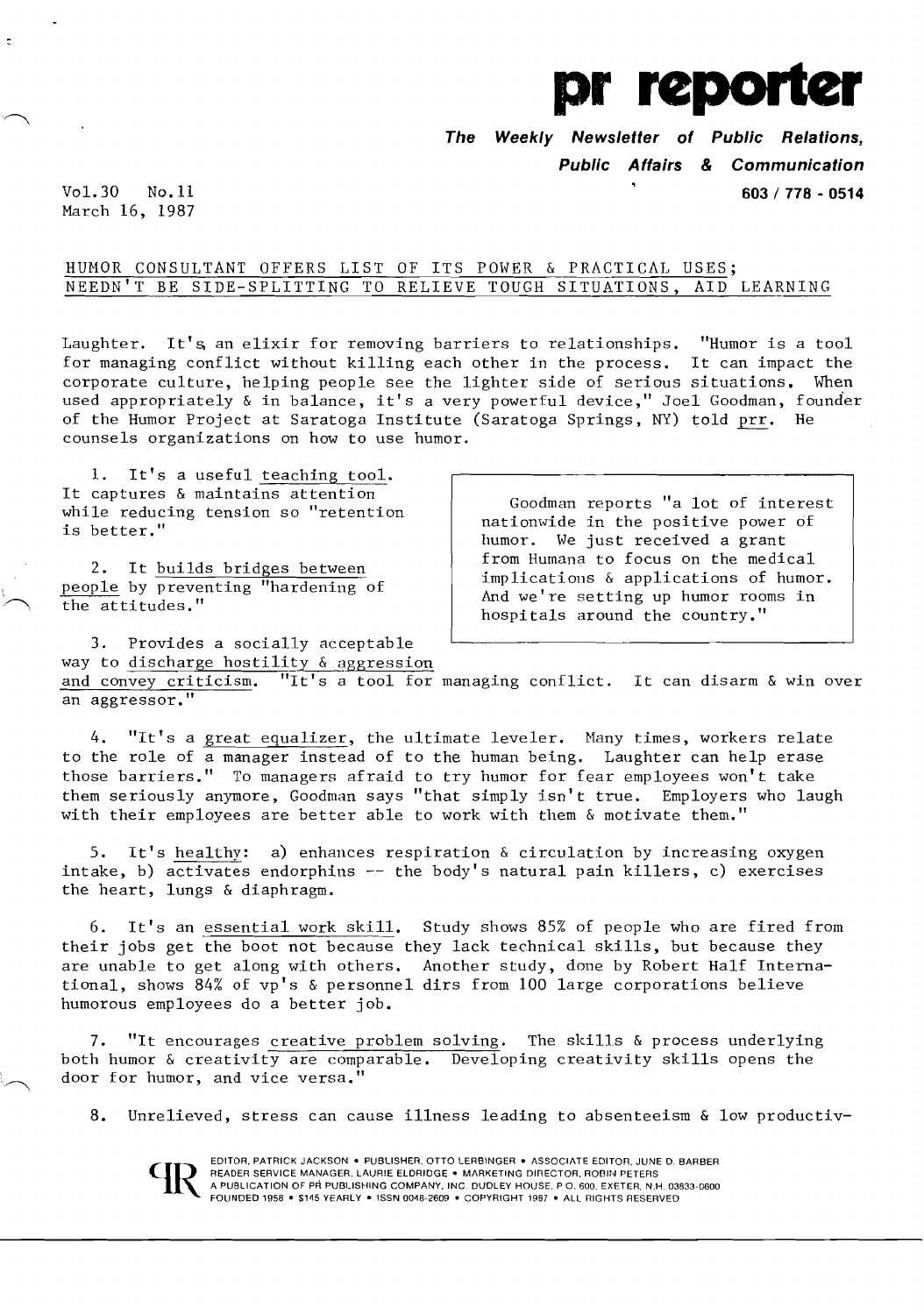ity. Studies show humor diminishes stress. "If you add health benefits together with creativity, that has to impact the bottom line in terms of fewer sick days  $\&$ more productivity on the job."

Techniques For A. Encourage people to be silly during brajnstorming sessions. Using Humor Unrestrained creative flow will give employees the "opportunity to romp with the spontaneous child within. Allow nonsense, and sense is not far behind."

B. Create your own file of funny photos, jokes, cartoons that you can use to apply humor to a situation. Ī

C. A 1a Candid Camera, take 10 minutes to observe the humor in ordinary work situations. It may take practice to find the humor -- but it's there. Then it  $\ddot{ }$ becomes a localized tool which is even more effective.

D. Aikido **--** or "tongue-fu" -- is the Japanese martial art that gently unbalances an attacker (see prr 7/18/83). It can be used to deflect verbal aggression by setting up scenarios in your mind, then thinking up punch lines, comebacks. This is "planned spontaneity." It helps you act gracefully under tense or embarrassing moments. Goodman uses this illustration: Actress Eve Arden sensed she was the butt of a practical joke during a stage performance when a phone rang off-cue. "It's for you," she said, answering the phone  $\&$  holding it out to he "It's for you," she said, answering the phone & holding it out to her co-star.

Rating Your **"Excellent, I can walk on water consistently; Good, I can walk on** Use Of Humor water in emergencies; Fair, I wash with water in emergencies; Poor, I drink water in emergencies; and Awful, I pass water in emergencies."

FREEDOM OF INFORMATION DAY It's the 2nd year federal legislation, sponsored by<br>IS TODAY, MARCH 16 American Newspaper Publishers Ass'n Foundation, has American Newspaper Publishers Ass'n Foundation, has named this day. And it will be a yearly event, Judy Hines, pres of 1st Amendment Congress, told prr. ANPA is encouraging other

organizations to observe the day. "Our concern this year is to get the status of the day set. But next<br>
year's observance will be a national<br>
1st Amendment Congress during the<br>
week of March 16."<br>
Week of March 16."<br>
The Reporters Committee for Freedom<br>
of the Press. Tho geared for re-

about their right to know what's<br>
going on in their government, across<br>
the nation." It's celebrated on<br>
James Madison's birthday because<br>
"he was one of the main energizers<br>
behind the 1st Amendment, recog-<br>
nizing that f is the cornerstone of how our democ-<br>racy & constitution work."

porters, it's a helpful, brief sum-<br>about their right to know what's<br>interestigate to know what's<br>to be aware of, e.g., libel, confi-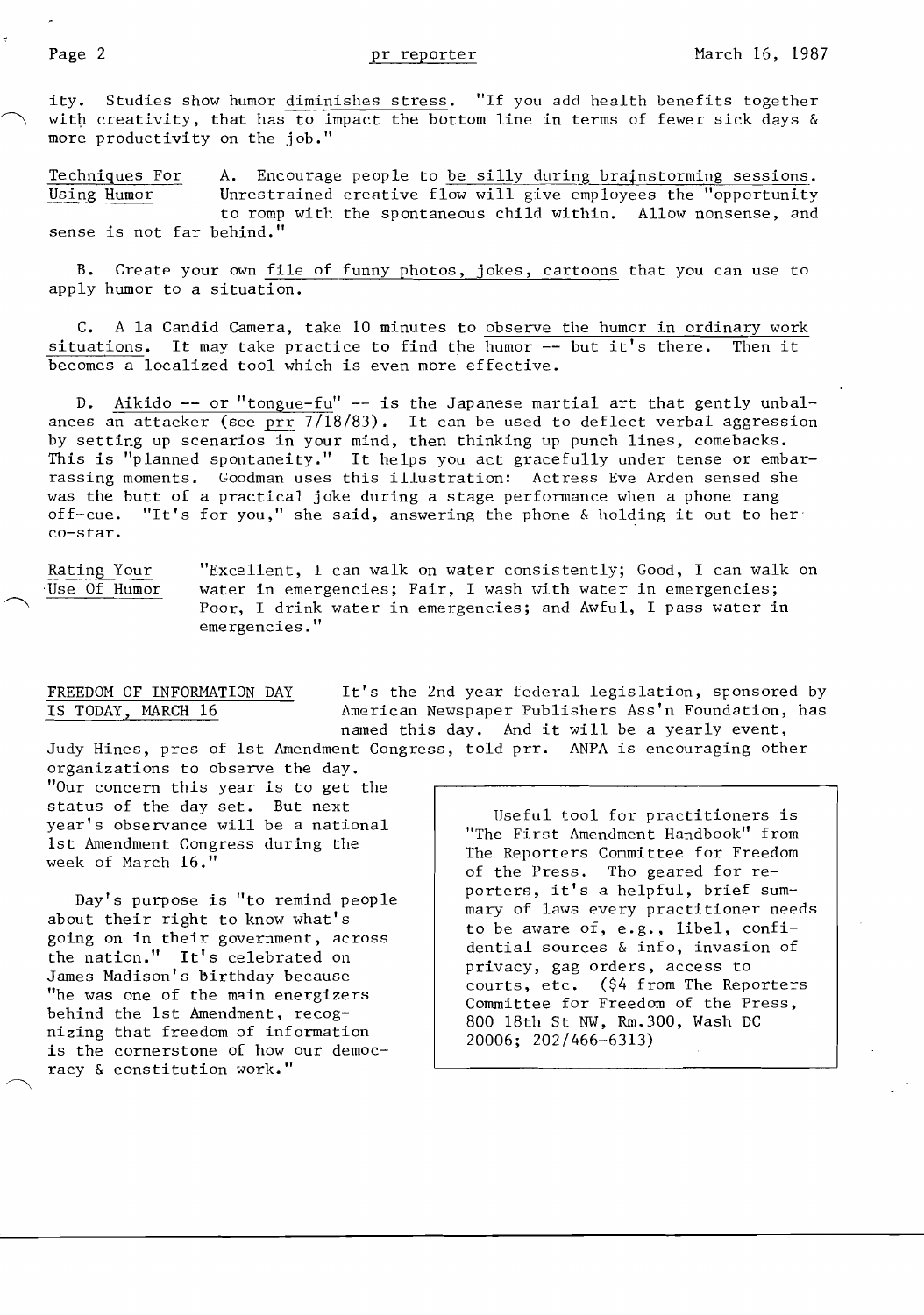HOW TO PROTECT QUALITY MAGAZINE Not wanting to cover its attractive cover,<br>FOR PERILOUS JOURNEY THRU THE MAIL Farm & Ranch Living mag faces a dilemma. Farm & Ranch Living mag faces a dilemma. It needs protection for mag's high-quality,

laminated cover during mailing. So it has been using a paper wrap that serves as a temporary cover, carries subscriber's address & ad messages.

But, reports the editor, the majority of subscribers "leave this wrap on after they receive the issues" turning the prized cover into page **3.** "It's like turning out a Cadillac with a diamond luster finish, then having the customer drive it Ĩ around with an ugly tarp over it."

And, from a marketing viewpoint, "it keeps potential subscribers from noticing it. When the wrap's removed, our cover is likely to catch a prospect's eye. But nobody will ever notice or ask about this magazine with this bland wrap on it." Ï So mag has come up with another solution  $-$  a clear polyethylene bag that protects during mailing & won't "cover up our cover."

## USEFUL KIT GIVES INFO ON COALITION BUILDING, "With the high number of issues GRASSROOTS LOBBYING, GROUP MOBILIZATION

officials will depend on public opinion more than ever to help evaluate & determine their position," says Warren

Bechtel, Western Union's corp comns dir.

To be effectively heard by government, organizations need to know who to talk to and how they can be reached. Western Union's "Speak and Be Heard" kit provides organizations with the information necessary to "mobilize large numbers of people to collective action On important legislative issues." Three elements of the kit are:

**1.** "How to Reach'" gives tips on coalition building: identifying organizations or interest groups that support your effort; targeting your message to the people who can most positively affect your issue; communicating effectively with supporters of your cause; directing supporters to appropriate action.

2. "Who to Reach" lists names & addresses of elected officials including governors, mayors, state & US Congressmen, House & Senate committees. Also helps you .gain access to lists of ambassadors & other officials.

3. "Action Hotline" explains how Western Union's hotline service can assist in getting messages out fast.

With these how-to brochures, Western Union hopes to "help groups move public opinion off the street and onto Capitol Hill." (Free kit from WU, One Lake St, Upper Saddle River, NJ 07458)

ARE TV NETWORKS RESISTING A.C. Nielsen's "people-meter" is replacing the old ACCURATE EVALUATION? ACCURATE EVALUATION? diary method as verifier for the set-turned-on<br>ARE FEWER PEOPLE WATCHING? monitor. But this attempt at more accurate ace monitor. But this attempt at more accurate accounting has already caused ABC & CBS to drop Nielsen.

There's agreement the new method is a truer measure  $-$  but tv execs apparently prefer to live where their programs are, in fantasyland.